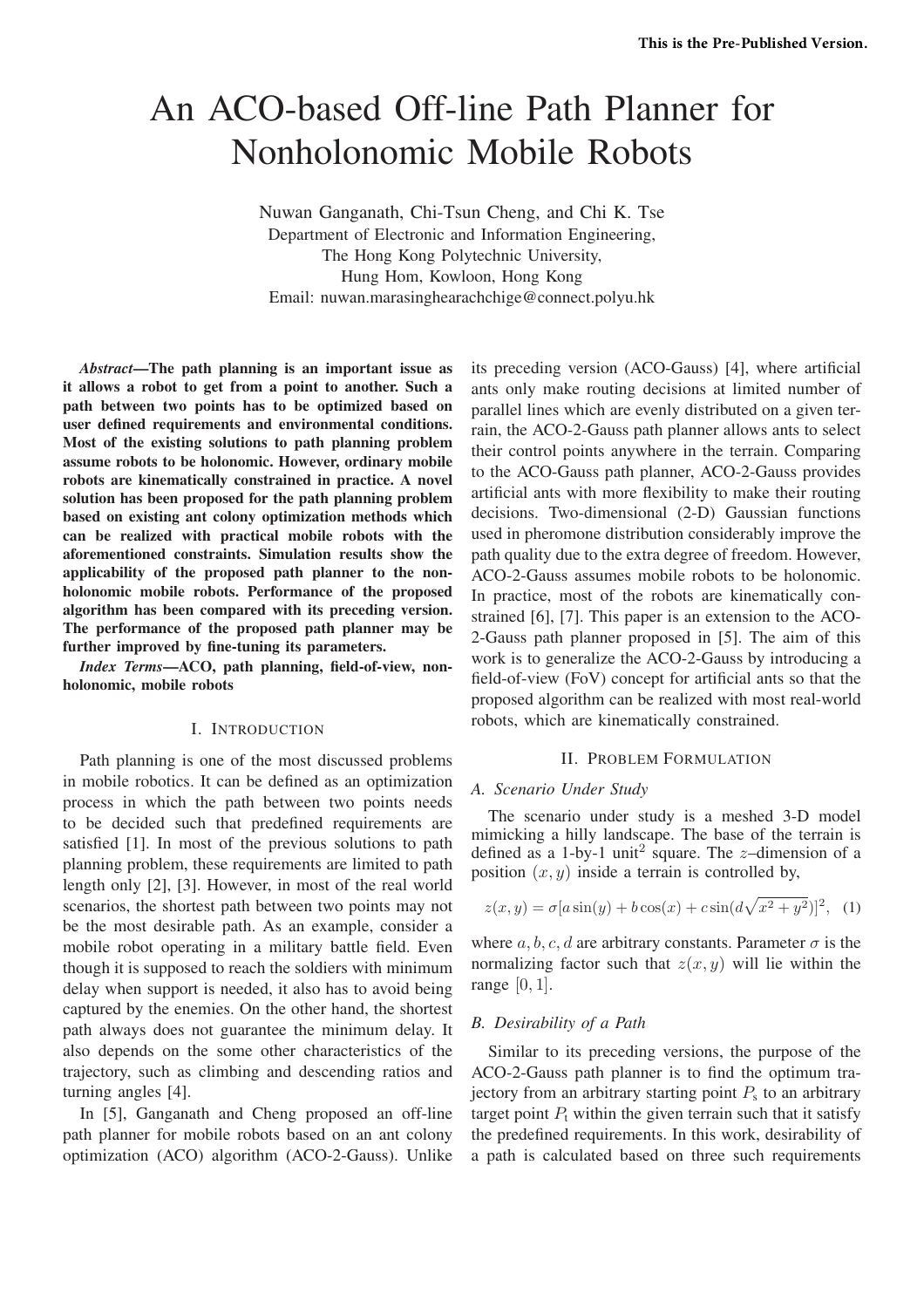(desirability factors), namely, path length, turning angle, and climbing and descending ratio.

Since the length of a path is proportional to the wear and tear and the energy consumption of a robot, it is always desirable to have shorter paths. Therefore, the first desirability factor  $(\rho_1)$  is defined as,

$$
\rho_1(\eta) = d_{\text{proj}}(P_s, P_t),\tag{2}
$$

where  $d_{\text{proj}}(P_s, P_t)$  is the length of the projection of the path  $\eta$  on the x-y plane which is connecting  $P_s$  and  $P_t$ . In this paper, a path is represented using a B-Spline curve, which is first introduced by Schoemberg [8]. An illustration of a B–Spline curve with  $n = 6$  control points  $(c_1, \dots, c_6)$  is shown in Fig. 1.

As the control points are populated along a B–Spline curve, an angle formed by three consecutive control points can be used as an estimate of a turning angle. A path with sharp turning angles is undesirable, especially because they are difficult to achieve with nonholonomic robots. Therefore, given a path  $\eta$  with  $n$  control points  $(c_1, \dots, c_n)$ , its second desirability factor  $(\rho_2)$  is defined as,

$$
\rho_2(\eta) = 180^\circ - \min_{i=2,\cdots n-1} \angle c_{i-1} c_i c_{i+1}.\tag{3}
$$

Paths with frequent climbing and descending are undesirable to mobile robots as they can result in more energy consumption. Also it is difficult to maneuver robots on steep hills/slops. Therefore, the robot trajectory should be planned in a way that the climbing and descending ratio is low. After the control points of a B–Spline curve are decided, a fixed number of evaluation points are used to represent the piecewise polynomial curves between



Fig. 1. An illustration of a trajectory between  $P_s$  and  $P_t$ . The dashed line in blue is representing the path. The solid line in red is showing the interpolation of the control points.

adjacent control points. Given a path  $\eta$  with k evaluation points  $(e_1, \dots, e_k)$ , its third desirability factor  $(\rho_3)$  is defined as,  $\mathbf{r}$ 

$$
\rho_3(\eta) = \max_{i=1\cdots n-1} \left| \frac{\Delta z_i}{\Delta d_i} \right|.
$$
 (4)

 $\Delta z_i$  and  $\Delta d_i$  are illustrated in Fig. 1.

In order to obtain a desirable trajectory, we need to minimize all of the above mentioned factors. Therefore, the cost function  $\delta$  used in this paper is defined as,

$$
\delta(\eta) = \frac{\sum_{i=1}^{3} w_i \rho_i(\eta)}{\sum_{i=1}^{3} w_i},
$$
\n(5)

where  $w_1$ ,  $w_2$ , and  $w_3$  are the weights. Here, the optimization problem is to find an optimum path  $\eta_{\text{opt}}$  which satisfy

$$
\eta_{\text{opt}} = \underset{\eta}{\arg\min} \,\delta(\eta). \tag{6}
$$

## III. THE PROPOSED PATH PLANNER FOR NONHOLONOMIC MOBILE ROBOTS

## *A. Background of ACO Algorithms*

ACO algorithms are inspired by the pheromone communication between ants regarding a desired path between their colony and a food source [9]. Initially ants travel randomly in their environment. Once an ant find a food source, it starts to release pheromone on their path between the food source and the colony. If several trips are performed on the same route, the pheromone concentration on that route increases accordingly. Other ants may follow the same path by sensing previous pheromone and they release more pheromone onto the path. Since pheromone decays with time, older paths are likely to disappear from the terrain [10].

Ordinary ACO algorithms performs well in network based routing problems which has finite number of routing options at each intersection of a given network [4]. However, these routing networks limits the routing options of the ants. In ACO-Gauss [4], these constrained are released to a certain extent by introducing Gaussian functions which lies along so called control point lines (CPLs). CPLs are distributed evenly along the  $x$ –axis and parallel to the  $y$ -axis of the terrain. Instead of moving from one vertex to another in a routing network, an ant is moving from one CPL to another. An ant is allowed to select any point on the next CPL as its next hop. At the end of an iteration, the ants will leave pheromone, which is in form of Gaussian functions, onto the CPLs.

In ACO-2-Gauss [5], the flexibility of the routing decisions are further enhanced by introducing 2-D Gaussian functions. Here, ants are allowed to select any point on the circumference of a circle on the  $x-y$  plane with a radius of  $r$  centered at the current location as its next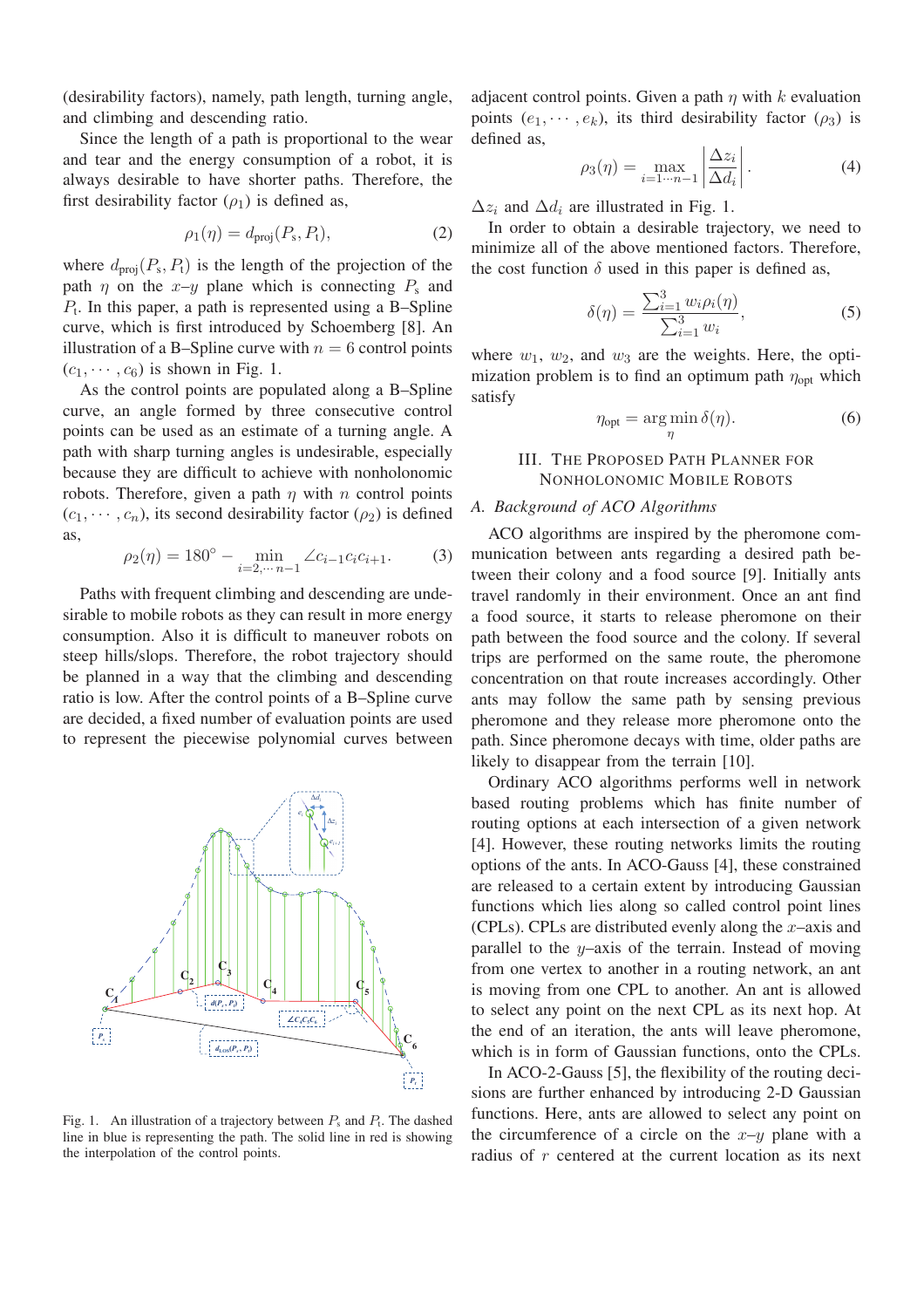

Fig. 2. An illustration of CPCs in two consecrative time steps. The FoV of an ants is considered as  $2\alpha$ . r is the radius of CPCs.

hop. Such a circle is defined as the control point circle (CPC). An ant will decide its moving direction based on the distribution of the pheromone concentration on the circumference of the current CPC. An ant will select  $n-2$  CPCs from the terrain and move toward  $P_t$ . The last CPC will hop to  $P_t$  directly. Including  $P_s$  and  $P_t$ , a path will consists of  $n$  control points. Once an ant has reach  $P_t$ , its control points are used to construct a trajectory using B–Spline. The path will be evaluated based on (5). Artificial pheromone will then be distributed at the centers of the CPCs as 2-D Gaussian functions. Ants in the following iterations will decide their moving direction based on the pheromone residue in the terrain. After several iterations, it releases a path construction ant (PCA) to generate the final path.

# *B. Generalized ACO-2-Gauss Path Planner*

In ACO-2-Gauss, ants are allowed to select any point on the circumference of current CPC based on the pheromone distribution. However, the paths generated using such an algorithm might not be successfully realized with nonholonomic robots. Therefore, we introduce an FoV concept to all the ants, including the path construction ants so that we can obtain realizable paths using ACO-2-Gauss algorithm.

Let  $(x_i, y_i)$  is the current location of any arbitrary ant and  $(x_{i-1}, y_{i-1})$  is its location in previous time step. Our aim is to calculate the next location,  $(x_{i+1}, y_{i+1})$ , so that it lies in the FoV  $(2\alpha)$  of the given ant (see Fig. 2). Since Step 10 If  $i \geq n-2$ , proceed to Step 11. Otherwise,  $(x<sub>i</sub>, y<sub>i</sub>)$  is at the center point of the line which connects  $(x_{i-1}, y_{i-1})$  and  $(a, b)$ ,

$$
x_{i-1} + a = 2x_i \text{ and } y_{i-1} + b = 2y_i. \tag{7}
$$

Since the next hop should be located within the given FoV,

$$
\sqrt{(x_{i+1} - a)^2 + (y_{i+1} - b)^2} \le 2r \sin(\frac{\alpha}{2}).
$$
 (8)

By using (7) and (8), we can obtain the final condition, which is needed to be satisfied by the coordinates of the next hop.

Initially,  $(x_0, y_0)$  are set to the coordinates of  $P_s$ . As we always position  $P_s$  somewhere closer to y-axis in this study, we assume  $x_{-1} = x_0 - r$  and  $y_{-1} = y_0$  in order to calculate  $(x_1, y_1)$  such that calculated location using (7) and (8) always lies inside of the given terrain. As an ant further moves in the terrain, it might reach closer to a border of the terrain and it might not be able to find its next location inside its FoV. In such situations, we reset its FoV to  $360^{\circ}$  for a single time step, which can result in greater turning angles than expected. Detailed procedures of the generalized ACO-2-Gauss are elaborated as follows:

- Step 1 Given  $P_s$  and  $P_t$ , initialize the optimization process by distributing pheromone [5] at  $P_t$ . Set iteration number  $T = 1$ .
- Step 2 Release q ants at  $P_s$ . Set counter  $i = 0$ . Set  $(x_0, y_0)$  to the coordinates of  $P_s$ . Take  $x_{-1} =$  $x_0 - r$  and  $y_{-1} = y_0$ .
- Step 3 For each ant, check weather the circumference of the current CPC within their FoV lies within the boundaries of the terrain. If it is, jump to Step 5. Otherwise, continue to Step 4.
- Step 4 Reset its FoV to  $360^{\circ}$  for a single time step. Repeat to Step 3.
- Step 5 Calculate the pheromone concentration at the circumference of the current CPC within their FoV. Convert the pheromone concentration into a probability distribution function (PDF). Select the next moving direction based on the PDF and move forward by r. Set  $i \leftarrow i + 1$ .
- Step 6 If  $i \geq n-2$ , proceed to Step 7. Otherwise, repeat Step 3.
- Step 7 Select  $P_t$  as the next hop. Evaluate the path using (5). Distribute pheromone [5] at all its CPCs except  $P_s$  and  $P_t$ .
- Step 8 Release a PCA at  $P_s$ . Set counter  $i = 0$
- Step 9 Unlike other ants, PCAs decide their routing directions based on the global peak of the PDFs and move forward by r. Set  $i \leftarrow i + 1$ .
- repeat Step 9.
- Step 11 Select  $P_t$  as the next hop. Evaluate the path using (5). If the result is satisfactory or if the maximum iteration number  $T_{\text{max}}$  has been reached, terminate. Otherwise, update pheromone concentration of all Gaussian functions in the terrain [5]. Set  $T \rightarrow T + 1$  repeat Step 2.